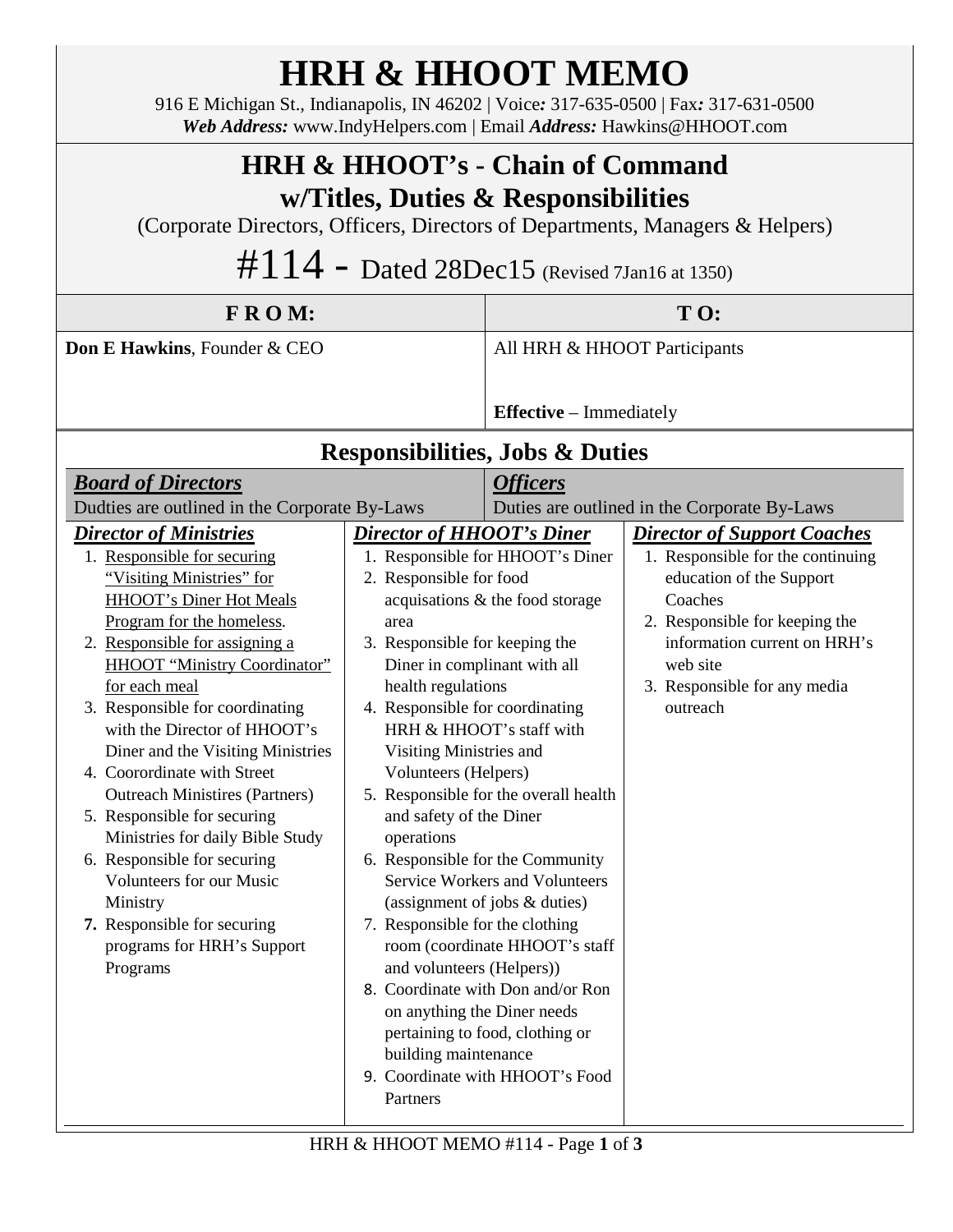| <b>Director of Administration</b><br><i>l</i> . Responsible for banking and<br>accounting records<br>2. Responsible for payroll<br>3. Help coordinate all grants,<br>funding & donations                                                                                                                                                                                                                                                                                                                                   | <b>Director of Housing Partners</b><br>1. Responsible for HRH's Housing<br>Partners Program                                                                                                                                                                                                                                                                                                                                                                                                                                                                                                                   | <b>Director of Facility Logistics</b><br>1. Responsible for the maintenance<br>on the buildings on HRH's<br>Campus<br>2. Responsible for all landscaping<br>$3.$ Responsible for all storage areas<br>on HRH's Campus                                                                                                                                                                                                                                                                                                                                                                                              |  |
|----------------------------------------------------------------------------------------------------------------------------------------------------------------------------------------------------------------------------------------------------------------------------------------------------------------------------------------------------------------------------------------------------------------------------------------------------------------------------------------------------------------------------|---------------------------------------------------------------------------------------------------------------------------------------------------------------------------------------------------------------------------------------------------------------------------------------------------------------------------------------------------------------------------------------------------------------------------------------------------------------------------------------------------------------------------------------------------------------------------------------------------------------|--------------------------------------------------------------------------------------------------------------------------------------------------------------------------------------------------------------------------------------------------------------------------------------------------------------------------------------------------------------------------------------------------------------------------------------------------------------------------------------------------------------------------------------------------------------------------------------------------------------------|--|
| <b>Coordinators, Managers and Volunteers (Helpers)</b>                                                                                                                                                                                                                                                                                                                                                                                                                                                                     |                                                                                                                                                                                                                                                                                                                                                                                                                                                                                                                                                                                                               |                                                                                                                                                                                                                                                                                                                                                                                                                                                                                                                                                                                                                    |  |
| <b>Ministry Coordinator(s) -</b><br>1. Coordinates (takes the lead) with<br>the Diner Managers, the Visiting<br>Ministries Leaders and the<br>Clothing Room Managers during<br>the time our homeless guests are<br>being served.<br>2. Starts the program, reads the<br>Announcments and the<br>HHOOT Guidelines.<br>3. Introduces the Visiting Ministries<br>Leader and turns the program<br>over to them.                                                                                                                | <b>HHOOT's Diner Manager</b><br>1. Follow the directions of the<br>Director of HHOOT's Diner.<br>2. Follow the directions and assist<br>the Ministry Coordinator during<br>the time our homeless guests are<br>being served.<br>3. Follow the directions and assist<br>the Visiting Ministries Leader<br>during the time our homeless<br>guests are being served.<br>4. Responsible for the general<br>upkeep (cleaning & organization)<br>of the dining area before and<br>after the Diner is being used.<br>5. Responsible for letting the<br>Director(s) know what the Diner<br>needs for the coming week. | <b>HHOOT's Cothing Manager</b><br>1. Follow the directions of the<br>Director of HHOOT's Diner.<br>2. Follow the directions and assist<br>the Ministty Coordinator during<br>the time our homeless guests are<br>being served.<br>3. Follow the directions and assist<br>the Visiting Ministries Leader<br>during the time our homeless<br>guests are being served.<br>4. Responsible for the general<br>upkeep (cleaning &<br>organization) of the Clothing<br>Room before and after the<br>Clothing Room is being used.<br>5. Responsible for letting the<br>Director(s) know what the<br>Clothing Pantry needs. |  |
| <b>Visiting Ministries</b><br>1. When arriving at HHOOT's<br>Diner, the Visiting Ministry<br>Leader will coordinate with<br><b>HHOOT's Ministry Coordinator</b><br>on what they will need for their<br>visit; microphone, music, etc.<br>2. When arriving at HHOOT's<br>Diner, the Visiting Ministry<br>Leader will coordinate with the<br>Diner Manager on what they may<br>need for the meal; drinks, paper<br>products, etc.<br>3. Coordinate with the Diner<br>Manager on the clean-up of the<br>Diner after the meal. | <b>Manager of Community Service</b><br>1. Responsible for keeping track of,<br>and keeping Community Service<br>Workers and Volunteers busy on<br>things to do at the Diner and/or<br>the Clothing Pantry.<br>Note: It is important that the: 1) Ministry Coordinator(s), 2) Diner Manager(s), and the 3) Clothing Room Manager(s) all work                                                                                                                                                                                                                                                                   | <b>HRH &amp; HHOOT's Helpers</b><br>1. All Volunteers that offer their<br>time, talent and services to HRH<br>and HHOOT are considered<br>"Helpers".                                                                                                                                                                                                                                                                                                                                                                                                                                                               |  |

*Team Work is our Goal to better serve our God and our Homeless Friends!*